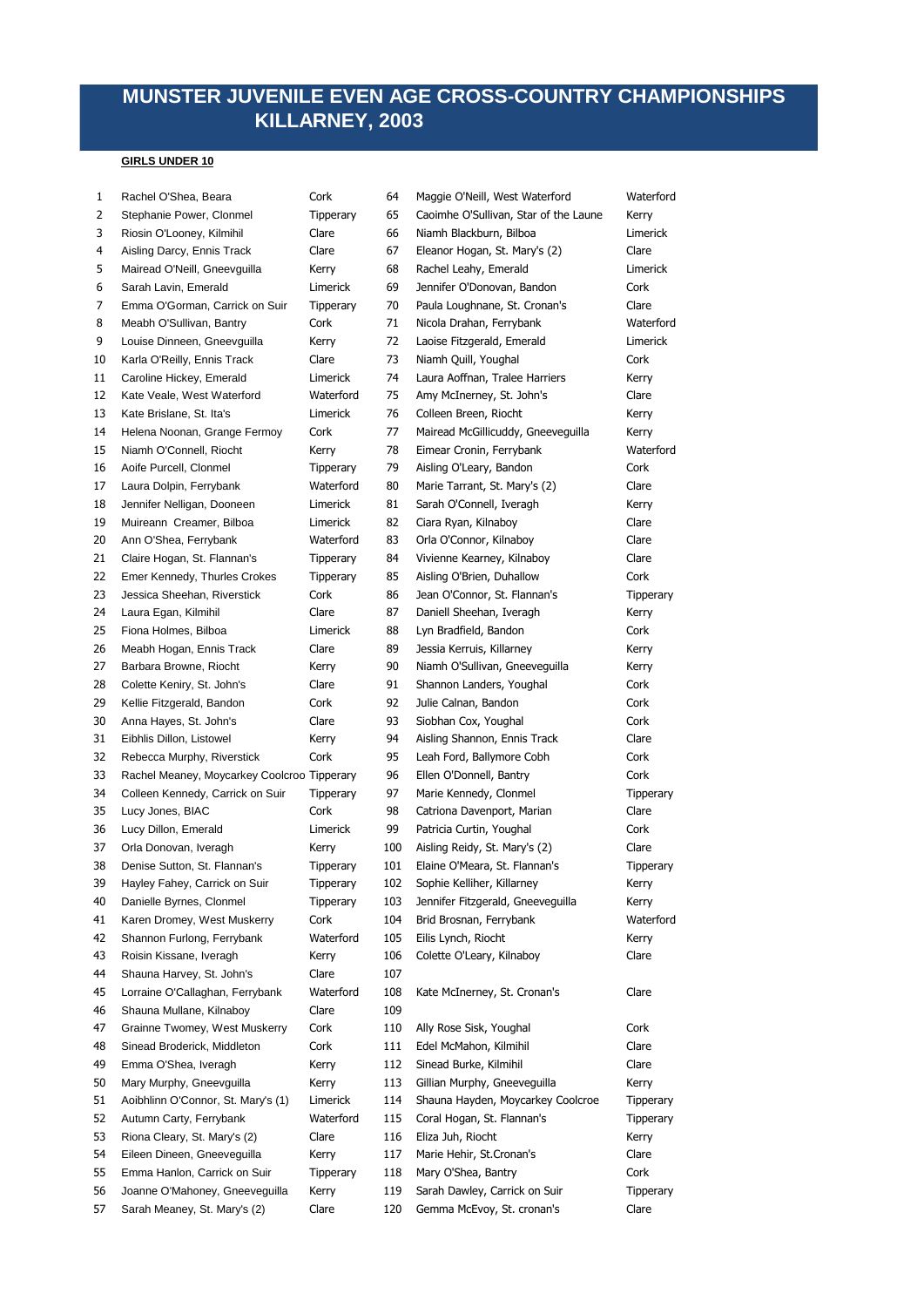| 58 | Deirdre Madden, St. Flannan's                          | Tipperary | 121        | Eimear O'Meara, St. Flannan's | Tipperary |  |
|----|--------------------------------------------------------|-----------|------------|-------------------------------|-----------|--|
| 59 | Maura de Burca, West Waterford                         | Waterford | 122        | Rebecca Crowe, Kilnaboy       | Clare     |  |
| 60 | Casey Fleming, Carrick on Suir                         | Tipperary | 123        | Marie Jones, Ballymore Cobh   | Cork      |  |
| 61 | Lisa Corbett, Ennis Track                              | Clare     | 124        | Orla Fitzgerald, Marian       | Clare     |  |
| 62 | Brigid Bradshaw, Bilboa                                | Limerick  | 125        | Niamh Daly, Youghal           | Cork      |  |
| 63 | Kiera Scanlon, West Waterford                          | Waterford |            |                               |           |  |
|    | <b>CLUB</b>                                            |           |            |                               |           |  |
|    | 1ST CLUB. ENNIS TRACK, 4, 10, 26, 61                   |           | 101 Points |                               |           |  |
|    | 2ND CLUB, GNEEVEGUILLA, 5, 9, 50, 54                   |           |            | 118 Points                    |           |  |
|    | 3RD CLUB, EMERALD, 6, 11, 36, 68                       |           | 121 Points |                               |           |  |
|    | <b>COUNTY</b>                                          |           |            |                               |           |  |
|    | 1ST COUNTY, LIMERICK, 6, 11, 13, 18, 19, 25            |           | 92 Points  |                               |           |  |
|    | 2ND COUNTY, CLARE, 3, 4, 10, 24, 26, 28                |           | 95 Points  |                               |           |  |
|    | 3RD COUNTY, TIPPERARY, 2, 7, 16, 21, 22, 33 101 Points |           |            |                               |           |  |

| $\mathbf{1}$ | Dennis O'Sullivan, Leevale               | Cork             | 67  | Matthew Moynihan, Killarney       | Kerry            |
|--------------|------------------------------------------|------------------|-----|-----------------------------------|------------------|
| 2            | Brian O'Reilly, Fanahan McSweeney's Cork |                  | 68  | Kevin O'Neill, Carrignabhear      | Cork             |
| 3            | Gearoid Finn, Riverstick Kinsale,        | Cork             | 69  | Michael Kenneally, Middleton      | Cork             |
| 4            | David Early, West Waterford              | Waterford        | 70  | James McCarthy, Middleton         | Cork             |
| 5            | Aidan Scanlon, Glenbower                 | Cork             | 71  | Donal O'Leary, Gneeveguilla       | Kerry            |
| 6            | Owen Murphy, Ferrybank                   | Waterford        | 72  | Jason Jordan, Moycarkey Coolcroe  | Tipperary        |
| 7            | Tadhg Lillis, Kilmihil                   | Clare            | 73  | Aidan Corry, St. Mary's (2)       | Clare            |
| 8            | Gregory Meaney, Fethard                  | Tipperary        | 74  | Martin Roche, St. Mary's (1)      | Limerick         |
| 9            | Bill Maher, Carrick on Suir              | Tipperary        | 75  | Aaron Quigley, Iveragh            | Kerry            |
| 10           | Sean Fogarty, Leevale                    | Cork             | 76  | James Burke, Kilmihil             | Clare            |
| 11           | David O'Brien, Bandon                    | Cork             | 77  | Dean Thompson, Dundrum            | Tipperary        |
| 12           | Donal Maher, Gneeveguilla                | Kerry            | 78  | Owen Murphy, Riocht               | Kerry            |
| 13           | Jerome Glavin, Glenbower                 | Cork             | 79  | Christopher O'Sullivan, Iveragh   | Kerry            |
| 14           | David Sweeney, West Waterford            | Waterford        | 80  | Timothy Murphy, Gneeveguilla      | Kerry            |
| 15           | Eamon Chesser, Ennis Track               | Clare            | 81  | Hugh McSweeney, Riocht            | Kerry            |
| 16           | James Neville, Middleton                 | Cork             | 82  | Conor Crowley, Gneeveguilla       | Kerry            |
| 17           | Cian Daniels, Ferrybank                  | Waterford        | 83  | Jimmy Herlihy, Gneeveguilla       | Kerry            |
| 18           | Colin Dunford, West Waterford            | Waterford        | 84  | Thomas McCarthy, Bandon           | Cork             |
| 19           | Cormac O'Connor, Star of the Laune Kerry |                  | 85  | Jack O'Dea, Kilnaboy              | Clare            |
| 20           | Ryan Lynch, West Muskerry                | Cork             | 86  | Richard Walsh, Bandon             | Cork             |
| 21           | Edwin Barniville, Thurles Crokes         | Tipperary        | 87  | Michael Gallagher, Marian         | Clare            |
| 22           | Conor Madigan, St. John's                | Clare            | 88  | Alan Stanton, Middleton           | Cork             |
| 23           | John Halley, KCK                         | Waterford        | 89  | Tony Byrne, Tipp Town             | Tipperary        |
| 24           | Michael Curry, KCK                       | Waterford        | 90  | Michael McSweeney, Middleton      | Cork             |
| 25           | Aidan Quinlan, Ferrybank                 | Waterford        | 91  | Ross Browne, KCK                  | Waterford        |
| 26           | James Casey, Gneeveguilla                | Kerry            | 92  | Caoimhin Donnellan, Kilmihil      | Clare            |
| 27           | Liam Healy, Star of the Laune            | Kerry            | 93  | Patrick Fitzgerald, Ferrybank     | Waterford        |
| 28           | Ciaran English, St. Mary's (1)           | Limerick         | 94  | Cillian O'Donovan, Iveragh        | Kerry            |
| 29           | Shane Howard, Grange Fermoy              | Cork             | 95  | Cormac Lynch, St. Cronan's        | Clare            |
| 30           | Donnagh Walsh, Leevale                   | Cork             | 96  | Colm Browne, Emerald              | Limerick         |
| 31           | Harry McGrath, Emerald                   | Limerick         | 97  | David Corbett Kilnaboy            | Clare            |
| 32           | Nolaig Brophy, Carrick on Suir           | Tipperary        | 98  | Aidan Fanning, St. Flannan's      | Tipperary        |
| 33           | Eoin O'Donnell, St. Mary's (1)           | Limerick         | 99  | Kevin Cahill, Riverstick Kinsale  | Cork             |
| 34           | Michael Keating, Emerald                 | Limerick         | 100 | Colm O'Connor, Riocht             | Kerry            |
| 35           | Jason Aherne, Killarney                  | Kerry            | 101 | Jason Ryan, Tipp Town             | Tipperary        |
| 36           | Mark Bohannon, St. Mary's (2)            | Clare            | 102 | Darragh Sexton, Glenbower         | Cork             |
| 37           | Sean Keane, St. Cronan's                 | Clare            | 103 | Danny Healy, Star of the Laune    | Kerry            |
| 38           | John Moloney, Tipp Town                  | Tipperary        | 104 | Peter Dineen, Gneeveguilla        | Kerry            |
| 39           | Cathal Ryan, Thurles Crokes              | <b>Tipperary</b> | 105 | Ronan O'Neill, West Waterford     | Waterford        |
| 40           | Colm Fitzpatrick, Middleton              | Cork             | 106 | Anthony Devereux, St. Flannan's   | Tipperary        |
| 41           | Darragh McMahon, Marian                  | Clare            | 107 | Martin O'Leary, Kilmihil          | Clare            |
| 42           | Donal O'Dwyer, Dundrum                   | Tipperary        | 108 | Cormac Hickey, Riverstick Kinsale | Cork             |
| 43           | Jason Nagle, West Waterford              | Waterford        | 109 | Eoghan O'Donnell, Carrick on Suir | <b>Tipperary</b> |
| 44           | Declan Keniry, St. John's                | Clare            | 110 | Aaron Lane, Ferrybank             | Waterford        |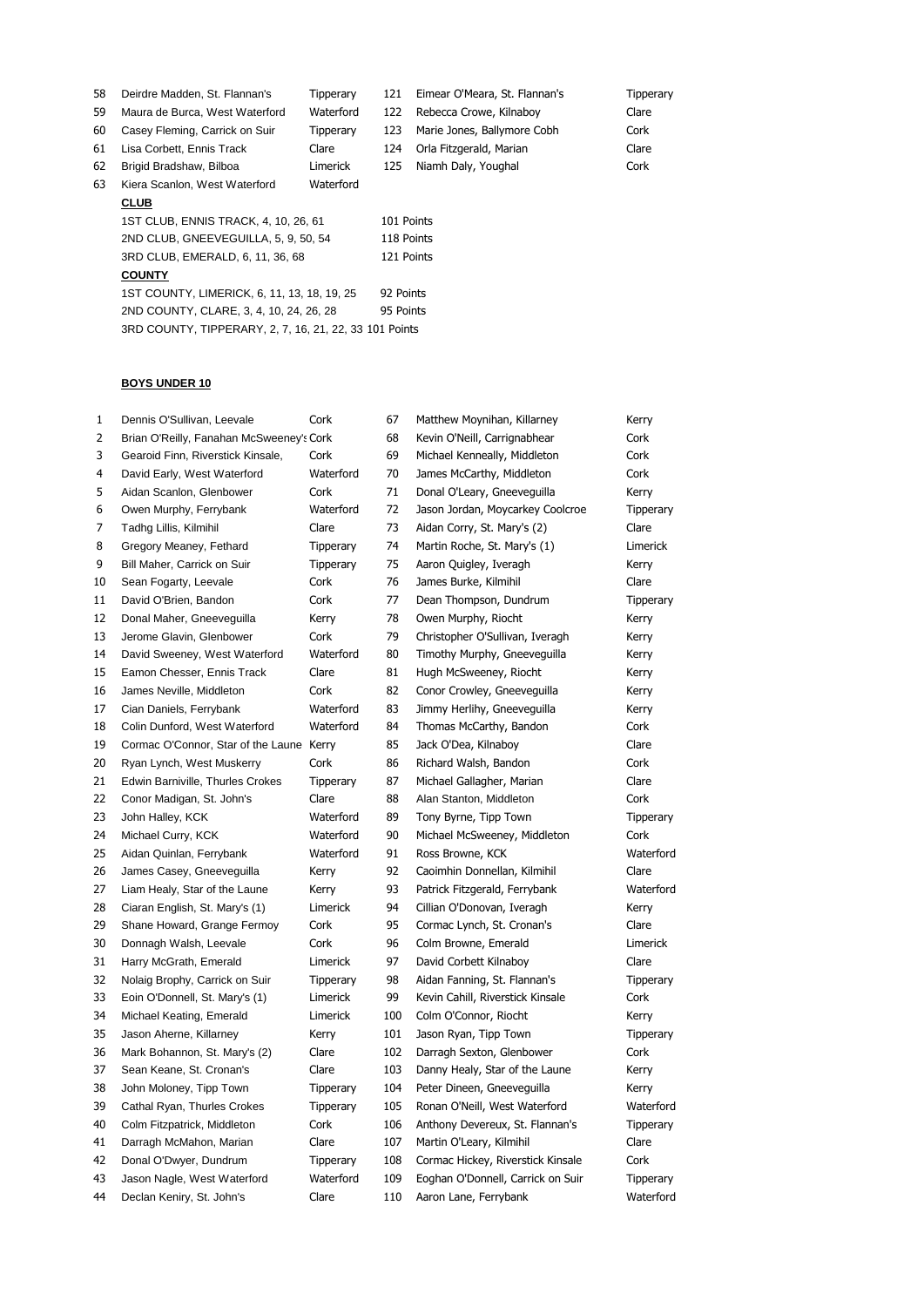| 45 | Stephen Sheehan, Glenbower          | Cork             | 111        | Brendan O'Leary, Kilnaboy         | Clare     |  |  |
|----|-------------------------------------|------------------|------------|-----------------------------------|-----------|--|--|
| 46 | Gerry Crowley, Bandon               | Cork             | 112        | Jake Whittle, Ferrybank           | Waterford |  |  |
| 47 | Kenneth Hegarty, Glenbower          | Cork             | 113        | Ronan O'Shea, Iveragh             | Kerry     |  |  |
| 48 | Ronan Sheehan, Bandon               | Cork             | 114        | Jason Curry, KCK                  | Waterford |  |  |
| 49 | Peter Mulhair, Tipp Town            | <b>Tipperary</b> | 115        | Jesse McKenna, Moycarkey Coolcroe | Tipperary |  |  |
| 50 | Con Berkery, Bilboa                 | Limerick         | 116        | Sean Kearns, Ferrybank            | Waterford |  |  |
| 51 | Ronan Cooney, Marian                | Clare            | 117        | William Maher, Gneeveguilla       | Kerry     |  |  |
| 52 | Stephen Heslin, St. Mary's (2)      | Clare            | 118        | Cathal Lane, Kilnaboy             | Clare     |  |  |
| 53 | Cathal McCarthy, Middleton          | Cork             | 119        | Aaron Flynn, West Waterford       | Waterford |  |  |
| 54 | Sean Kelleher, West Muskerry        | Cork             | 120        | Daniel O'Callaghan, Riocht        | Kerry     |  |  |
| 55 | Paul White, St. Mary's (1)          | Limerick         | 121        | Mark Cuddahy, Carrick on Suir     | Tipperary |  |  |
| 56 | Luke Kelly, Ferrybank               | Waterford        | 122        | Colin Lynch, St. John's           | Clare     |  |  |
| 57 | Adam Burns, Killarney               | Kerry            | 123        | Evan Coates, Middleton            | co9       |  |  |
| 58 | Brian Moloney, St. Mary's (2)       | Clare            | 124        | Matthew O'Brien, Killarney        | Kerry     |  |  |
| 59 | Conor Healy, Star of the Laune      | Clare            | 125        | Niall O'Riordan, Killarney        | Kerry     |  |  |
| 60 | Kieran Histon, Ballymore Cobh       | Cork             | 126        | Jason McCarthy, Kilnaboy          | Clare     |  |  |
| 61 | Fergal Kelly, KCK                   | Waterford        | 127        | Alan Woods, St. Cronan's          | Clare     |  |  |
| 62 | Eoin Ryan, Bandon                   | Cork             | 128        | Darragh McDonough, St. John's     | Clare     |  |  |
| 63 | Sean Corry, Marian                  | Clare            | 129        |                                   |           |  |  |
| 64 | David Scott, St. Cronan's           | Clare            | 130        | Patrick Devereux, St. Flannan's   | Tipperary |  |  |
| 65 | Colm Murphy, Riocht                 | Kerry            | 131        | Andrew McCarthy, Gneeveguilla     | Kerry     |  |  |
| 66 | Ronan Murphy, Spa Muckross          | Kerry            |            |                                   |           |  |  |
|    | <b>CLUB</b>                         |                  |            |                                   |           |  |  |
|    | 1ST CLUB, WEST WATERFORD, 4,        |                  | 79 Points  |                                   |           |  |  |
|    | 2ND CLUB, FERRYBANK., 6, 17, 25, 56 |                  | 104 Points |                                   |           |  |  |

**COUNTY** 1ST COUNTY, CORK, 1, 2, 3, 5, 10, 11 32 Points 2ND COUNTY, WATERFORD, 4, 6, 14, 17, 18, 2382 Points 3RD, COUNTY, TIPPERARY, 8, 9, 21, 32, 38, 39 147 Points

3RD CLUB, GLENBOWER, 5, 13, 45, 47, 110 Points

| 1  | Louise Woods, St. Cronan's                   | Clare     | 68 | Anna McCarthy, Bandon                 | Cork      |
|----|----------------------------------------------|-----------|----|---------------------------------------|-----------|
| 2  | Orla Finn, Riverstick Kinsale                | Cork      | 69 | Maeve Beglin, Ferrybank               | Waterford |
| 3  | Gillian Walsh, Ferrybank                     | Waterford | 70 | Katie Cahill, St. Cronan's            | Clare     |
| 4  | Lisa Loughnane, St. Cronan's                 | Clare     | 71 | Lorraine O'Brien, bandon              | Cork      |
| 5  | Catriona Hennessy, Marian                    | Clare     | 72 | Gayle Finn, Duhallow                  | Cork      |
| 6  | Mary Bourke, Thurles Crokes                  | Tipperary | 73 | Kate O'Brien, Glenbower               | Cork      |
| 7  | Yvonne Maher, Carrick on Suir                | Tipperary | 74 | Suzanne Kelly, Kilnaboy               | Clare     |
| 8  | Siobhan McGillicuddy, Gneeveguilla           | Kerry     | 75 | Lisa O'Connor, Kilnaboy               | Clare     |
| 9  | Laura Norris, Carrick on Suir                | Tipperary | 76 | Niamh Larkin, St. Flannan's           | Tipperary |
| 10 | Sarah Nugent, St. Cronan's                   | Clare     | 77 | Laura Dowdall, KCK                    | Waterford |
| 11 | Cliodhna Galway, Belgooly                    | Cork      | 78 | Zoe Scanlon, West Waterford           | Waterford |
| 12 | Hannah Trehy, Fethard                        | Tipperary | 79 | Kathy Histon, Ballymore Cobh          | Cork      |
| 13 | Cora Kennedy, Ferrybank                      | Waterford | 80 | Steppi Power, KCK                     | Waterford |
| 14 | Jennifer Mullins, Bantry                     | Cork      | 81 | Hazel O'Donoghue, St. Mary's (2)      | Clare     |
| 15 | Kelly Hackett, Moycarkey Coolcroe            | Tipperary | 82 | Elaine Hegarty, Glenbower             | Cork      |
| 16 | Jade Looby, Clonmel                          | Tipperary | 83 | Maura Doyle, Gneeveguilla             | Kerry     |
| 17 | Lorraine Scanlon, Riocht                     | Kerry     | 84 | Elaine Hannon, Marian                 | Clare     |
| 18 | Sinead O'Connor, Tralee Harriers             | Kerry     | 85 | Tuatha Lucey, Glenbower               | Cork      |
| 19 | Marita Moloney, Moycarkey Coolcroe Tipperary |           | 86 | Christina Murphy, Riverstick Kinsale  | Cork      |
| 20 | Dearbhal Ni Aocha, West Waterford            | Waterford | 87 | Olivia Fitzgerald, Riverstick Kinsale | Cork      |
| 21 | Aoife Bartley, Carrick on Suir               | Tipperary | 88 | Emma Fitzgerald, Gneeveguilla         | Kerry     |
| 22 | Julie O'Sullivan, Gneeveguilla               | Kerry     | 89 | Siobhan Berkery, Bilboa               | Limerick  |
| 23 | Johanna O'Regan, Bandon                      | Cork      | 90 | Lorraine O'Brien, Duhallow            | Cork      |
| 24 | Grainne Power, Clonmel                       | Tipperary | 91 | Niamh O'Loughlin, Kilnaboy            | Clare     |
| 25 | Natalie Savage, Youghal                      | Cork      | 92 | Caroline Sugrue, Bandon               | Cork      |
| 26 | Ailish Crowley, Bandon                       | Cork      | 93 | Elaine Fitzgibbon, Thurles Crokes     | Tipperary |
| 27 | Maura Murphy, Duhallow                       | Cork      | 94 | Elaine Murphy, Millstreet             | Cork      |
| 28 | Jessica O'Shea, Glenbower                    | Cork      | 95 | Ciara Reidy, Kilnaboy                 | Clare     |
| 29 | Rachel Ryan, St. John's                      | Clare     | 96 | Roisin Moynihan, Clonmel              | Tipperary |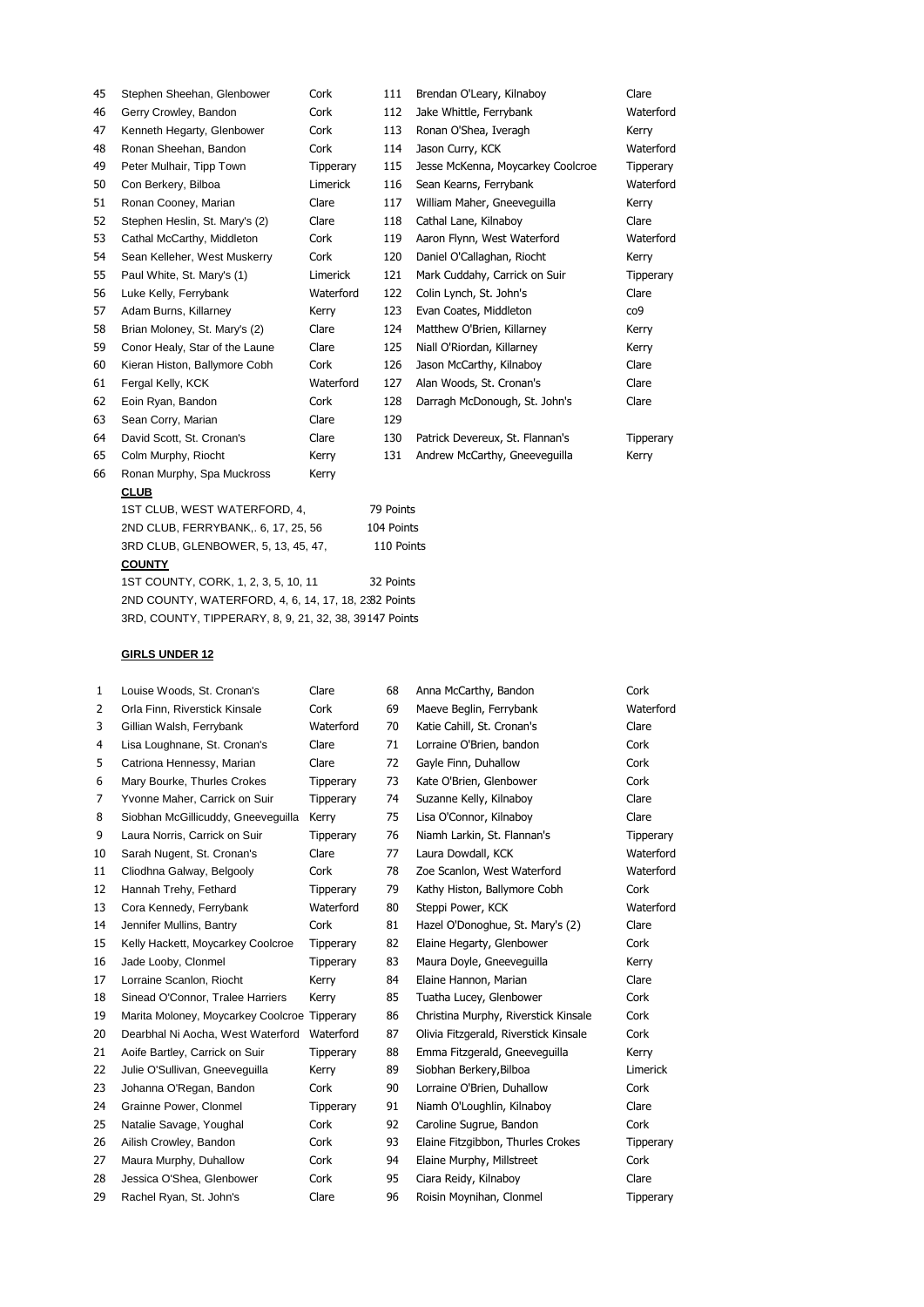| 30 | Jacinta Jordan, Moycarkey Coolcroe Tipperary |           | 97         | Rachel Aherne, Glenbower          | Cork             |
|----|----------------------------------------------|-----------|------------|-----------------------------------|------------------|
| 31 | Niamh O'Dea, Kilnaboy                        | Clare     | 98         | А<br>Carroll, Millstreet          | Cork             |
| 32 | Niamh Deane, St. Flannan's                   | Tipperary | 99         | Sinead O'Grady, KCK               | Waterford        |
| 33 | Fawn Guilfoyle, Kilnaboy                     | Clare     | 100        | Ciara Hartnett, Beara             | Cork             |
| 34 | Joan Murphy, Millstreet                      | Cork      | 101        | Jacqueline Harrington, Beara      | Cork             |
| 35 | Deberoh O'Keefe, Duhallow                    | Cork      | 102        | Orla Duggan, St. Cronan's         | Clare            |
| 36 | Laura Daly, Ennis Track                      | Clare     | 103        | April Duff, Ferrybank             | Waterford        |
| 37 | Michelle Nicholas, Dooneen                   | Limerick  | 104        | Jane Dickensen, Dooneen           | Limerick         |
| 38 | Aoife McNamara, St. Cronan's                 | Clare     | 105        | Emma Carey, Thurles Crokes        | Tipperary        |
| 39 | Sophie Molloy, Ferrybank                     | Waterford | 106        | Amy Duggan, West Waterford        | Waterford        |
| 40 | Alanna Allen, Riverstick Kinsale             | Cork      | 107        | Cora Cahill, Clonmel              | Tipperary        |
| 41 | Suzanne Nevin, Dooneen                       | Limerick  | 108        | Kelly Hogan, Riverstick Kinsale   | Cork             |
| 42 | Sarah Bohannon, St. Mary's (2)               | Clare     | 109        | Ciara Moloney, Dooneen            | Limerick         |
| 43 | Jenny O'Mahoney, Iveragh                     | Kerry     | 110        | Freya O'Brien, Beara              | Cork             |
| 44 | Lydia Williams, Glenbower                    | Cork      | 111        | Kristy Mason, Youghal             | Cork             |
| 45 | Ciara Spillane, Bantry                       | Cork      | 112        | Kerry O'Connor, Riocht            | Kerry            |
| 46 | Una Twohig, Duhallow                         | Cork      | 113        | Carol Kelly, Kilnaboy             | Clare            |
| 47 | Shauna O'Dwyer, Carrick on Suir              | Tipperary | 114        | Lisa Creamer, Bilboa              | Limerick         |
| 48 | Maeve Hackett, Moycarkey Coolcroe Tipperary  |           | 115        | Neasa O'Leary, Riverstick Kinsale | Cork             |
| 49 | Kate O'Brien, St. Mary's (2)                 | Clare     | 116        | Sinead Robins, Clonmel            | <b>Tipperary</b> |
| 50 | Lisa Cronin, Millstreet                      | Cork      | 117        | Fiona McNamara, Dooneen           | Limerick         |
| 51 | Niamh Hickey, Riocht                         | Kerry     | 118        | Caoimhe Rrogers, Carrick on Suir  | Tipperary        |
| 52 | Ciara Murray, Ferrybank                      | Waterford | 119        | Aidee O'Brien, Marian             | Clare            |
| 53 | Treasa Ni Shiulleabhan, Bantry               |           | 120        | Kerrie Brown, Riocht              | Kerry            |
| 54 | Aisling Shannon, Kilnaboy                    | Clare     | 121        | Stephanie Foley, Ballymore Cobh   | co]              |
| 55 | Alannah Forristal, Ferrybank                 | Waterford | 122        | Emma Finucane, St. Mary's (2)     | Clare            |
| 56 | Aisling McDonough, St. John's                | Clare     | 123        | Sarah Doherty, Ferrybank          | Waterford        |
| 57 | Claire Power, KCK                            | Waterford | 124        | Statia Tydeswell, Clonmel         | <b>Tipperary</b> |
| 58 | Sinead O'Shea, Youghal                       | Cork      | 125        | Saoirse Shannon, Kilnaboy         | Clare            |
| 59 | Niamh Donnellan, Kilmihil                    | Clare     | 126        | Emma Moloney, Emerald,            | Limerick         |
| 60 | Grainne McNamara, St. Cronan's               | Clare     | 127        | Aisling Clifford, Killarney       | Kerry            |
| 61 | Cliona Doyle, Clonmel                        | Tipperary | 128        | Orla Kearns, Emerald              | Limerick         |
| 62 | Fiona O'Sullivan, Beara                      | Cork      | 129        | Eimear Mooney, Riocht             | Kerry            |
| 63 | Kelly Tobin, Bandon                          | Cork      | 130        | Caoilin Donovan, Kilnaboy         | Clare            |
| 64 | Aisling Collins, Bantry                      | Cork      | 131        | Shauna Buttimer, Bantry           | Cork             |
| 65 | Niamh O'Donovan, Iveragh                     | Kerry     | 132        | Aoife Kilby, Emerald              | Limerick         |
| 66 | Emily Bergin, St. Flannan's                  | Tipperary | 133        | Claire Boland, Clonmel            | Tipperary        |
| 67 | Niamh Cahill, St. Cronan's                   | Clare     | 134        | Summer Davis, Clonmel             | Tipperary        |
|    | <b>CLUB</b>                                  |           |            |                                   |                  |
|    | 1ST CLUB, St. CRONAN'S, 1, 4, 10, 38         |           | 53 Points  |                                   |                  |
|    | 2ND CLUB, CARRICK ON SUIR                    |           | 84 Points  |                                   |                  |
|    | 3RD CLUB, FERRYBANK,                         |           | 107 Points |                                   |                  |
|    | <b>COUNTY</b>                                |           |            |                                   |                  |

1ST COUNTY, TIPPERARY, 6, 7, 9., 12, 15, 16 65 Points 2ND COUNTY, CLARE, 1, 4, 5. 10, 29, 31, 80 Points 3RD COUNTY, CORK, 2, 11, 14, 23, 25, 26, 101 Points

| $\mathbf{1}$ | Liam Markham, St. Mary's (2)      | Clare     | 76 | Ben Cunningham, Ferrybank            | Waterford |
|--------------|-----------------------------------|-----------|----|--------------------------------------|-----------|
| 2            | Patrick Maher, Liscarroll         | Cork      | 77 | Patrick Hughes, Thurles Crokes       | Tipperary |
| 3            | Thomas Ryan, Dooneen              | Limerick  | 78 | Michael Meehan, St. Cronan's         | Clare     |
| 4            | Andrew Byrne, Borrisokane         | Tipperary | 79 | Eoin Lane, Skibbereen                | Cork      |
| 5.           | Shane Quinn, Ferrybank            | Waterford | 80 | Peter Gray, Riverstick Kinsale       | Cork      |
| 6            | Michael O'Sullivan, West Muskerry | Cork      | 81 | Pauric Ryan, Clonmel                 | Tipperary |
| 7            | Donal Madigan, St. John's         | Clare     | 82 | Eoin Sheedy, Tralee Harriers         | Kerry     |
| 8            | Jamie Moloney, Templemore         | Tipperary | 83 | Anthony Rodgers, Marian              | Clare     |
| 9            | Jim Curran . West Waterford       | Waterford | 84 | Nigel Kerr, Dooneen                  | Limerick  |
| 10           | Eithne Harty, KCK                 | Waterford | 85 | Stephen Murphy, Ferrybank            | Waterford |
| 11           | Tom Curran, West Waterford        | Waterford | 86 | Padraig Woodlock, Moycarkey Coolcroe | Tipperary |
| 12           | Andrew Power, Middleton           | Cork      | 87 | Diarmuid Hickey, Riverstick Kinsale  | Cork      |
|              |                                   |           |    |                                      |           |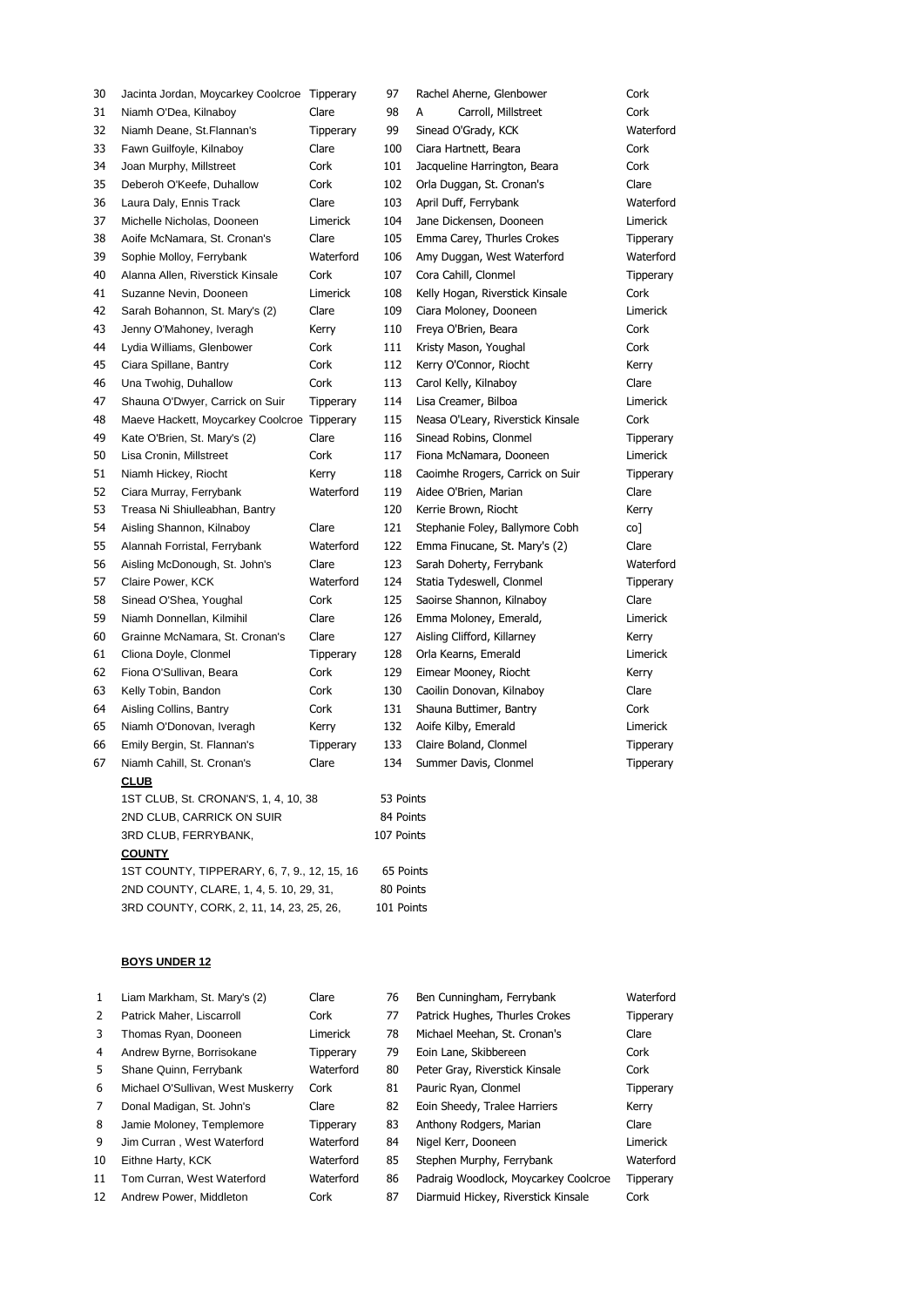| 13 | Paul Flanagan, Ennis Track                 | Clare            | 88  | Brian Kelly, Kilmihil                | Clare     |
|----|--------------------------------------------|------------------|-----|--------------------------------------|-----------|
| 14 | Christopher O'Brien, Thurles Crokes        | <b>Tipperary</b> | 89  | Gary Roseingrave, Marian             | Clare     |
| 15 | Eoin Fitzgerald, St. Cronan's              | Clare            | 90  | Barry Lawton, Middleton              | Cork      |
| 16 | Bryan Cooper, Tralee Harriers              | Kerry            | 91  | Donnough Flynn, Glenbower            | Cork      |
| 17 | Kevin Connellan, St. Cronan's              | Clare            | 92  | Paul Quill, Youghal                  | Cork      |
| 18 | Denis O'Dea, Bilboa                        | Limerick         | 93  | David O'Callaghan, Youghal           | Cork      |
| 19 | Dean Cronin, BIAC                          | Cork             | 94  | James Greene, KCK                    | Waterford |
| 20 | Eoin Enright, St. Cronan's                 | Clare            | 95  | Alan Egan, Kilmihil                  | Clare     |
| 21 | Darragh O'Riordan, West Waterford          | Waterford        | 96  | John Fisher, Riverstick Kinsale      | Cork      |
| 22 | Darragh Chesser, Ennis Track               | Clare            | 97  | Michael O'Shea, Star of the Laune    | Kerry     |
| 23 | Thomas Roantree, Carrick on Suir           | <b>Tipperary</b> | 98  | David Ryan, Youghal                  | Cork      |
| 24 | Mark Sugrue, Bandon                        | Cork             | 99  | Peter Nagle, Skibbereen              | Cork      |
| 25 | jack Mulcahy, Ferrybank                    | Waterford        | 100 | Aaron Dorgan, Carrignabhear          | Cork      |
| 26 | Colm Daly, Ennis Track                     | Clare            | 101 | Luke O'Keefe, Tralee Harriers        | Kerry     |
| 27 | Gearoid O'Looney, Kilmihil                 | Clare            | 102 | Terry O'Donovan, Skibbereen          | Cork      |
| 28 | Sipke Shaughnesy, Bandon                   | Cork             | 103 | Donal O'Leary, West Muskerry         | Cork      |
| 29 |                                            | Cork             | 104 | Anthony Dineen, Gneeveguilla         | Kerry     |
| 30 | Sean Og Murphy, Bandon                     | Cork             | 105 | Simon O'Brien, Glenbower             | Cork      |
|    | Liam Kelleher, West Muskerry               |                  |     |                                      |           |
| 31 | Daniel Walsh, Glenbower                    | Cork             | 106 | Peteru Duggan, St. Cronan's          | Clare     |
| 32 | Kevin Hurley, Ferrybank                    | Waterford        | 107 | Eoin Young, West Waterford           | Waterford |
| 33 | Seamas Brosnan, Riocht                     | Kerry            | 108 | Shane Donnellan, Kilmihil            | Clare     |
| 34 | Christopher O'Leary, Gneeveguilla          | Kerry            | 109 | Timmy Cummins, Bandon                | Cork      |
| 35 | Shane Meaney, Moycarkey Coolcroe Tipperary |                  | 110 | Conor Fitzgerald, Killarney          | Kerry     |
| 36 | John Lawlor, Fethard                       | Tipperary        | 111 | Ronan Fanning, Moyne                 | Tipperary |
| 37 | James Hogan, Emerald                       | Limerick         | 112 | Shane Cotter, West Muskerry          | Cork      |
| 38 | Kevin Conway, Ferrybank                    | Waterford        | 113 | Daniel Twomey, West Muskerry         | Cork      |
| 39 | Owen Walsh, KCK                            | Waterford        | 114 | Shane Masters, West Muskerry         | Cork      |
| 40 | James Murray, Templemore                   | Tipperary        | 115 | Jason Mullins, Clonmel               | Tipperary |
| 41 | Eamon Daly, Tralee Harriers                | Kerry            | 116 | Bill Lane, Gneeveguilla              | Kerry     |
| 42 | Michael Lodly, Tralee Harriers             | Kerry            | 117 | Anthony Cronin, Killarney            | Kerry     |
| 43 | Barry Harnedy, Carrignabhear               | Cork             | 118 | Sean Galvin, Bandon                  | Cork      |
| 44 | Mark O'Reilly, Ennis Track                 | Clare            | 119 | Shane O'Loughlin, Kilnaboy           | Clare     |
| 45 | Evan Hickey, Clonmel                       | Tipperary        | 120 | Conor Shine, Riocht                  | Kerry     |
| 46 | P. J. Madden, St. Flannan's                | Tipperary        | 121 | Tony Doyle, Tralee Harriers          | Kerry     |
| 47 | Shane O'Reilly, Riocht                     | Kerry            | 122 | Brian Murphy, Killarney              | Clare     |
| 48 | Gary Cantwell, KCK                         | Waterford        | 123 | Kieran O'Leary, Kilnaboy             | Clare     |
| 49 | Paul O'Conaighle, Marian                   | Clare            | 124 | Daniel Kenneally, Middleton          | Cork      |
| 50 | David Hallaghan, KCK                       | Waterford        | 125 |                                      |           |
| 51 | Alan O'Driscoll, St. John's                | Clare            | 126 | Sean O'Regan, Youghal                | Cork      |
| 52 | Gearoid Sheehy, Bilboa                     | Limerick         | 127 | Killian O'Callaghan, Youghal         | Cork      |
| 53 | Patrick McInerney, St. Cronan's            | Clare            | 128 | Niall Dunne, Tralee Harriers         | Kerry     |
| 54 | Thomas Blackburn, Bilboa                   | Limerick         | 129 | Padraig Sheehan, Bandon              | Cork      |
| 55 | Ryan Murtagh, Thurles crokes               | Tipperary        | 130 | Peter Abernethy, Glenbower           | Cork      |
| 56 | Donnagh, Dunne, Moyne                      | Tipperary        | 131 | David Evans, Riverstick Kinsale      | Cork      |
| 57 | Peter McSharry, Borrisokane                | Tipperary        | 132 | Eoghan O'Sullivan, Star of the Laune | Kerry     |
| 58 | Denis Hassett, Borrisokane                 | Tipperary        | 133 | Kieran Rohan, Middleton              | Cork      |
| 59 | David Williams, Borrisokane                | Tipperary        | 134 | Robert Dempsey, Bandon               | Cork      |
| 60 | Warren McCarthy, Middleton                 | Cork             | 135 | Edmund Morrissey, Clonmel            | Tipperary |
| 61 | Michael Malone, Ennis Track                | Clare            | 136 | Michael O'Neill, Gneeveguilla        | Kerry     |
| 62 | Bill Creamer, Bilboa                       | Limerick         | 137 | Matthew McDonough, St. John's        | Clare     |
| 63 | Richard Kelly, KCK                         | Waterford        | 138 | Sean Kelleher, Kilnaboy              | Clare     |
| 64 | Adam Bluett, Kilnaboy                      | Clare            | 139 | Jonathan Lane, Kilnaboy              | Clare     |
| 65 | Derek Dillon, St. Mary's (1)               | Limerick         | 140 | Liam O'Driscoll, Glenbower           | Cork      |
| 66 | Michael Brosnan, Riocht                    | Kerry            | 141 | Daire Ryan, Emerald                  | Limerick  |
| 67 | Gavin Crowley, Gneeveguilla                | Kerry            | 142 | Brendan O'Connor, St.Flannan's       | Tipperary |
| 68 | Conor Cleary, St. Cronan's                 | Clare            | 143 | Billy Herlihy, Gneeveguilla          | Kerry     |
|    |                                            |                  |     |                                      |           |
| 69 | Fionan Kissane, Iveragh                    | Kerry            | 144 | Kevin Doyle, Tralee Harriers         | Kerry     |
| 70 | James O'Donnell, St. Mary's (1)            | Limerick         | 145 | Darren Donovan, Kilnaboy             | Clare     |
| 71 | Mark O'Sullivan, Bandon                    | Cork             | 146 | Jason Galvin, Glenbower              | Cork      |
| 72 | Tony O'Flynn, Duhallow                     | Cork             | 147 | Liam Freeman, St. John's             | Clare     |
| 73 | Eamon Lenihan, Marian                      | Clare            | 148 | William Shannon, Kilnaboy            | Clare     |
| 74 | Conor Hennessy, St. Cronan's               | Clare            | 149 | Jason McCarthy, Gneeveguilla         | Kerry     |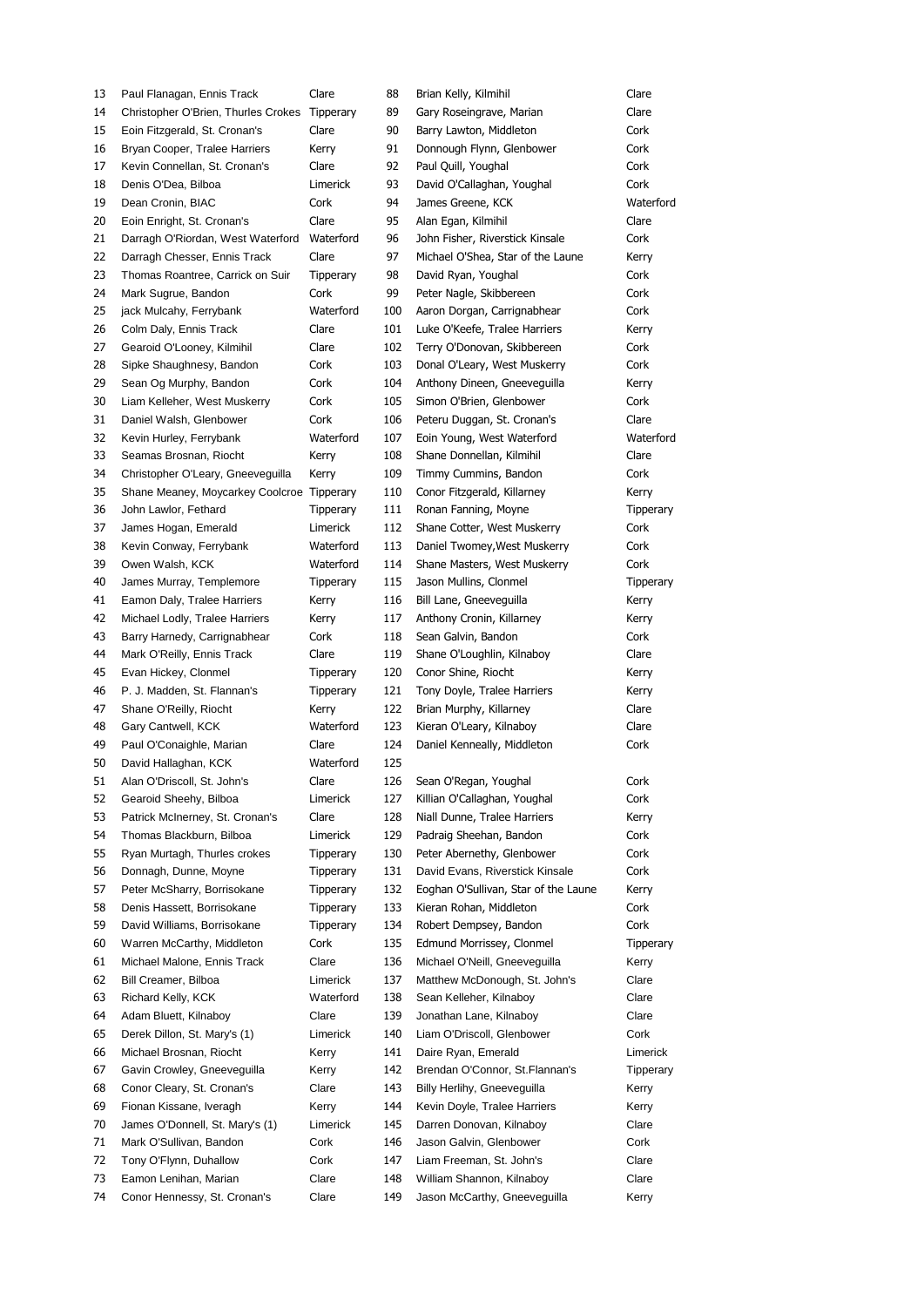Joseph Clune, St. Cronan's Clare **CLUB** 1ST CLUB, FERRYBANK, 5, 25, 32, 38 100 Points 2ND CLUB, ENNIS TRACK, 13, 22, 26, 44 105 Points 3RD CLUB, St. CRONAN'S, 15, 20, 27, 53 105 Point **COUNTY** 1ST COUNTY, CLARE, 1, 7, 13, 15, 17, 20 73 Points 2ND COUNTY, WATERFORD, 5, 9, 10, 11, 21, 2581 Points 3RD COUNTY, CORK, 2, 6, 12, 19, 24, 28 91 Points

| 1  | Ciara Cronin, Ferrybank           | Waterford | 55  | Linda Njekwe, Marian             | Clare            |
|----|-----------------------------------|-----------|-----|----------------------------------|------------------|
| 2  | Cliona Ryan, St. Flannan's        | Tipperary | 56  | Claire Flanagan, Youghal         | Cork             |
| 3  | Lorraine McCarthy, West Waterford | Waterford | 57  | Rachel Birthistle, Bilboa        | Limerick         |
| 4  | Emer O'Connell, BIAC              | Cork      | 58  | Eilish O'Brien, Skibbereen       | Cork             |
| 5  | Shauna Curran, West Waterford     | Waterford | 59  | Katherina O'Driscoll, Skibbereen | Cork             |
| 6  | Michelle McCarthy, West Waterford | Waterford | 60  | Emma O'Neill, Ballincollig       | Cork             |
| 7  | Mary Gleeson, Fethard             | Tipperary | 61  | Niamh McGrath KCK                | Waterford        |
| 8  | Niamh Mulcahy, Dooneen            | Limerick  | 62  | Lisa Kelly, Borrisokane,         | Tipperary        |
| 9  | Eimear Tangney, Spa Muckross      | Kerry     | 63  | Ann Moriarty, Gneeveguilla       | Kerry            |
| 10 | Claire Madigan, St. John's        | Clare     | 64  | Hanagh McCarthy, Gneeveguilla    | Kerry            |
| 11 | Laura Behan, KCK                  | Waterford | 65  | Niamh White, Clonmel             | Tipperary        |
| 12 | Francis O'Shea, North Cork        | Cork      | 66  | Eilish Fitzpatrick, Gneeveguilla | Kerry            |
| 13 | Roisin Howard, Bantry             | Cork      | 67  | Mairead Roche, Bandon            | Cork             |
| 14 | Erica Walsh, Ferrybank            | Waterford | 68  | Bridget Houlihan, St. Cronan's   | Clare            |
| 15 | Niamh Ryan, Ferrybank             | Waterford | 69  | Marie Ryan, Borrisokane          | <b>Tipperary</b> |
| 16 | Lynoia O'Donovan, Bandon          | Cork      | 70  | Kim Moloney, St. Cronan's        | Clare            |
| 17 | Beth Walsh, Ferrybank             | Waterford | 71  | Rachel Finucane, St.Mary's (2)   | Clare            |
| 18 | Shona Enright, St. Cronan's       | Clare     | 72  |                                  |                  |
| 19 | Maura O'Dea, Bilboa               | Limerick  | 73  | Michaela O'Connor, Ballincollig  | Cork             |
| 20 | Elma Nugent, West Waterford       | Waterford | 74  | Mary Donovan, Emerald            | Limerick         |
| 21 | Shona Kelly, KCK                  | Waterford | 75  | Elaine O'Halloran, Kilmihil      | Clare            |
| 22 | Ciara Barrett, Dooneen            | Limerick  | 76  | Sarah Ryan, Youghal              | Cork             |
| 23 | Aine Hickey, Gneeveguilla         | Kerry     | 77  | Patricia Sutton, St. Flannan's   | Tipperary        |
| 24 | Dawn Lynch, Iveragh               | Kerry     | 78  | Lisa Keane, KCK                  | Waterford        |
| 25 | Kitty Walsh, Ferrybank            | Waterford | 79  | Danielle O'Shea, Glenbower       | Cork             |
| 26 | Leah O'Keefe, St. Cronan's        | Clare     | 80  | Serena Cross, Bandon             | Cork             |
| 27 | Sinead Power, Youghal             | Cork      | 81  | Nicola Power, Ferrybank          | Waterford        |
| 28 | Maura Fitzgerald, Farranfore      | Kerry     | 82  | Sinead McNamara, St. Cronan's    | Clare            |
| 29 | Sinead Donnellan, Kilmihil        | Clare     | 83  | Olivia Hogan, Borrisokane        | Tipperary        |
| 30 | Niamh O'Regan, Youghal            | Cork      | 84  | Julie O'Meara, Tipp Town         | <b>Tipperary</b> |
| 31 | Jane Halley, Ferrybank            | Waterford | 85  | Sinead O'Leary, Kilmihil         | Clare            |
| 32 | Erin Murphy, Dooneen              | Limerick  | 86  | Lauren O'Neill, Carrignabhear    | Cork             |
| 33 | Julie Bueste, West Waterford      | Waterford | 87  | Rebecca Walsh, Ballincollig      | Cork             |
| 34 | Ciara Coffey, Gneeveguilla        | Kerry     | 88  | Jane O'Meara, St. Flannan's      | <b>Tipperary</b> |
| 35 | Blaithin Waters, Tipp Town        | Tipperary | 89  | Aisling O'Connor, Tipp Town      | <b>Tipperary</b> |
| 36 | Noirin O'Brien, Skibbereen        | Cork      | 90  | Emma O'Neill, Glenbower          | Cork             |
| 37 | Rachel Marrinan, St. Mary's (2)   | Clare     | 91  | Laura Farrell, Borrisokane       | Tipperary        |
| 38 | Shannon Doyle, Thurles Crokes     | Tipperary | 92  | Shauna Walsh, Youghal            | Cork             |
| 39 | Ciara Cleary, St. Mary's (2)      | Clare     | 93  | Aisling Murphy, Youghal          | Cork             |
| 40 | Rebecca Hand, Kilmallock          | Limerick  | 94  | Rachel Lynch, St. John's         | Clare            |
| 41 | Karen Rohan, Glenbower            | Cork      | 95  |                                  | Clare            |
| 42 | LaurenCrowley, Ballincollig       | Cork      | 96  | Sorcha McSweeney, West Muskerry  | Cork             |
| 43 | Niamh Berkery, Bilboa             | Limerick  | 97  | Aine Hennessy, Tipp Town         | <b>Tipperary</b> |
| 44 | Aoife Burke, Dooneen              | Limerick  | 98  | Stacey Lyons, West Waterford     | Waterford        |
| 45 | Niamh O'Riordan, West Waterford   | Waterford | 99  | Julie McCarthy, Gneeveguilla     | Kerry            |
| 46 | Elaine Flavin, KCK                | Waterford | 100 | Elizabeth Gayer, Liscarroll      | Cork             |
| 47 | Judith Mulcahy, Dooneen           | Limerick  | 101 | Leah Williams, Borrisokane       | <b>Tipperary</b> |
| 48 | Anne O'Donovan, Bandon            | Cork      | 102 | Ciara Dwyer, West Waterford      | Waterford        |
| 49 | Fiona O'Shea, Dooneen             | Limerick  | 103 | Annette Griffin, Glenbower       | Cork             |
| 50 | Aoife Donnellan, Kilmihil         | Clare     | 104 | Geraldine McMahon, Kilmihil      | Clare            |
|    |                                   |           |     |                                  |                  |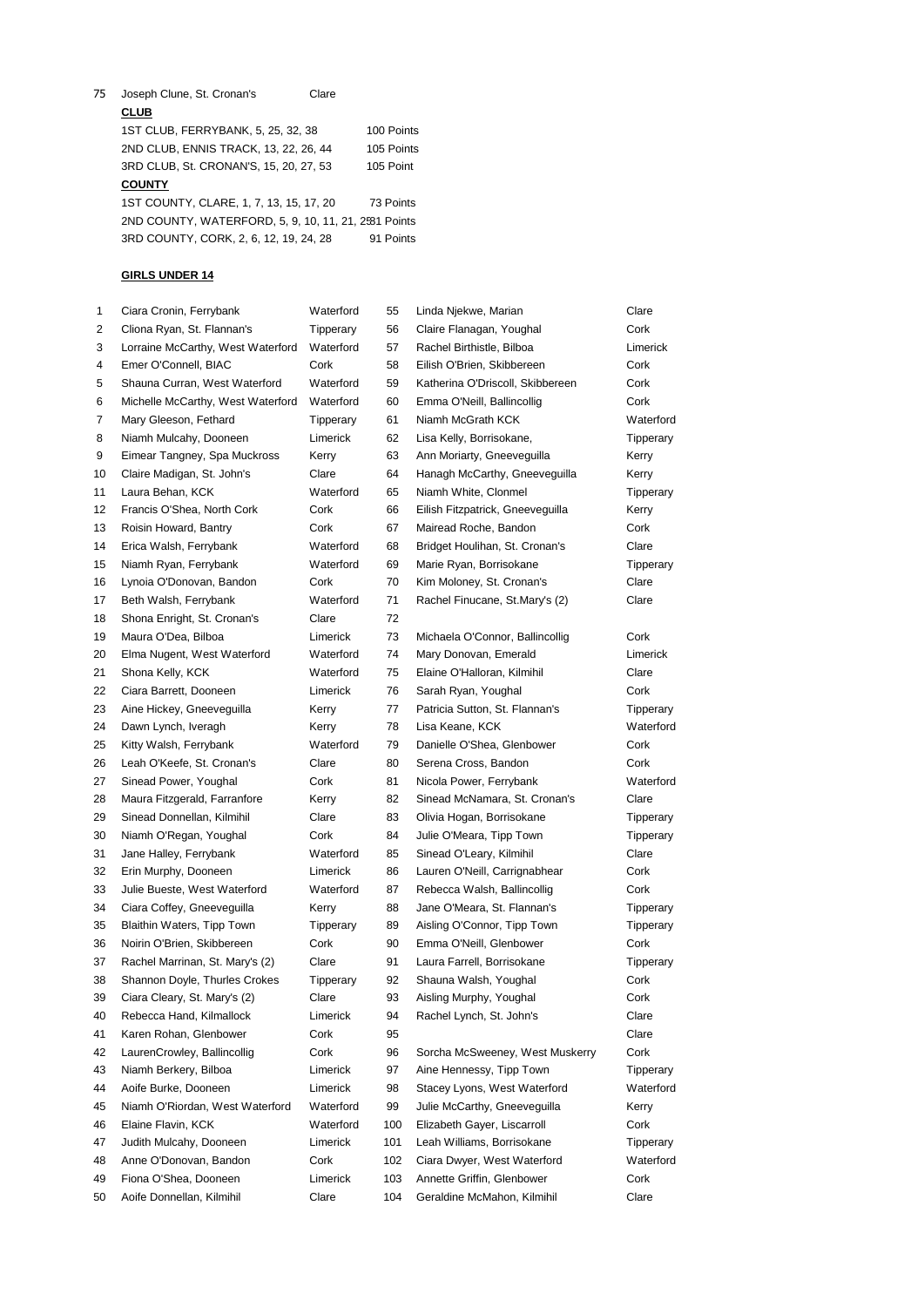| 51 | Lorna Ryan, St. Flannan's                                                            | Tipperary | 105        | Clodagh O'Connor, Riocht    | Kerry     |
|----|--------------------------------------------------------------------------------------|-----------|------------|-----------------------------|-----------|
| 52 | Sinead Holmes, Bilboa                                                                | Limerick  | 106        | Deirdre O'Connor, Marian    | Clare     |
| 53 | Sinead Moloney, St. Mary's (2)                                                       | Clare     | 107        | Lisa Histon, Ballymore Cobh | Cork      |
| 54 | Ciara Hill, Tralee Harriers                                                          | Kerry     | 108        | Jemma Daniels, KCK          | Waterford |
|    | <b>CLUB</b>                                                                          |           |            |                             |           |
|    | 1ST CLUB. WEST WATERFORD, 3, 5, 6, 20                                                |           | 34 Points  |                             |           |
|    | 2ND CLUB, FERRYBANK, 1, 14, 15, 17                                                   |           | 47 Points  |                             |           |
|    | DOONEEN, 8, 22, 32, 44                                                               |           | 106 Points |                             |           |
|    | <b>COUNTY</b>                                                                        |           |            |                             |           |
|    | 1ST COUNTY, WATERFORD, 1, 3, 5, 6, 11, 14<br>2ND COUNTY, CORK, 4, 12, 13, 16, 27, 30 |           | 40 Points  |                             |           |
|    |                                                                                      |           | 102 Points |                             |           |
|    | 3RD COUNTY, CLARE, 10, 18, 26, 29, 37, 39                                            |           | 159 Points |                             |           |
|    |                                                                                      |           |            |                             |           |

| 1  | Niall Griffin, Glenbower              | Cork      | 54  | Christopher Russell, Ferrybank   | Waterford |
|----|---------------------------------------|-----------|-----|----------------------------------|-----------|
| 2  | Mark Shalloe, West Waterford          | Waterford | 55  | Brian Power, Ferrybank           | Waterford |
| 3  | John Francis, Ferrybank               | Waterford | 56  | Brendan Lynch, West Muskerry     | Cork      |
| 4  | Andrew Breen, Kilmallock              | Limerick  | 57  | Adam Hennessy, Youghal           | Cork      |
| 5  | Padraig Landers, St. Cronan's         | Clare     | 58  | Colm O'Sullivan, Carrignabhear   | Cork      |
| 6  | Daniel Norris, Carrick on Suir        | Tipperary | 59  | Robert Cunningham, Ferrybank     | Waterford |
| 7  | William Heffernan, Liscarroll         | Cork      | 60  | Alan O'Reilly, Togher            | Cork      |
| 8  | Eoin Murphy, St. Mary's (2)           | Clare     | 61  | Martin Cantwell, KCK             | Waterford |
| 9  | Darragh Long, Togher                  | Cork      | 62  | James Harnedy, Glenbower         | Cork      |
| 10 | Liam Harty, Templemore                | Tipperary | 63  | Liam Shanahan, Togher            | Cork      |
| 11 | Bill Twomey, Glenbower                | Cork      | 64  | Patrick O'Sullivan, Riocht       | Kerry     |
| 12 | Cian Fleming, Glenbower               | Cork      | 65  | Ciaran Meaney, Clonmel           | Tipperary |
| 13 | Cillian Griffey, St. Cronan's         | Clare     | 66  | Alan Looby, West Waterford       | Waterford |
| 14 | Brian Manning, Leevale                | Cork      | 67  | Robert O'Dea, Youghal            | Cork      |
| 15 | Mark Ellis, Liscarroll                | Cork      | 68  | Killian Moore, Dundrum           | Tipperary |
| 16 | Bryan Dalton, Kilmihil                | Clare     | 69  | Craig O'Connor, West Waterford   | Waterford |
| 17 | Richard McCarthy, North Cork          | Cork      | 70  | T. J. Hegarty, Glenbower         | Cork      |
| 18 | Alan Corcoran, Ferrybank              | Waterford | 71  | Martin McMahon, St. Mary's       | Clare     |
| 19 | Eoin O'Dricoll-Collins, Emerald       | Limerick  | 72  | Aidan Halley, KCK                | Waterford |
| 20 | David Tobin, Thurles Crokes           | Tipperary | 73  | Niall O'Brien, Dundrum           | Tipperary |
| 21 | Fiacha Breathnach, West Waterford     | Waterford | 74  | Thomas Bradley, Riocht           | Kerry     |
| 22 | Thomas Quinn, Templemore              | Tipperary | 75  | Pauric O'Looney, Kilmihil        | Clare     |
| 23 | Liam Dempsey, Bandon                  | Cork      | 76  | Andrew Creedon, Liscarroll,      | Cork      |
| 24 | Adrian Fitzpatrick, St. Mary's (2)    | Clare     | 77  | Ben Molloy, Ferrybank            | Waterford |
| 25 | Damien Landers, St. Cronan's          | Clare     | 78  | Ross Metcalfe, KCK               | Waterford |
| 26 | James O'Dwyer, Thurles Crokes         | Tipperary | 79  | Stephen Franklin, Togher         | Cork      |
| 27 | Gavin Kennedy, Ferrybank              | Waterford | 80  | Kevin Fitzgerald, Riocht         | Kerry     |
| 28 | Niall Browne, KCK                     | Waterford | 81  | Denis Finn, Duhallow             | Cork      |
| 29 | Eoin Duane, Farranfore                | Kerry     | 82  | Kevin Rohan, Middleton1          | Cork      |
| 30 | Brian Chelios, Bandon                 | Cork      | 83  | Joseph Scott, St. Cronan's       | Clare     |
| 31 | Michael Cronin, Youghal               | Cork      | 84  | Michael O'Keefe, Leevale         | Cork      |
| 32 | John Doherty, Tipp Town               | Tipperary | 85  | Stephen O'Brien, Glenbower       | Cork      |
| 33 | Cillian McCarthy, Middleton           | Cork      | 86  | Graham Butler, Dundrum           | Tipperary |
| 34 | Stephen Moynihan, West Muskerry       | Cork      | 87  | Sionnach Guilfoyle, Kilnaboy     | Clare     |
| 35 | Diarmuid McSweeney, West Muskern Cork |           | 88  | Mark Fitzgerald, Marian          | Clare     |
| 36 | Noel Shannon, Emerald                 | Limerick  | 89  | Mark Cummins, West Waterford     | Waterford |
| 37 | Andrew Murphy, Olympic Harriers       | Clare     | 90  | John O'Looney, Kilmihil          | Clare     |
| 38 | Patrick Prendegrast, KCK              | Waterford | 91  | Sean Burke, West Waterford       | Waterford |
| 39 | Ronan McMahon, St. Cronan's           | Clare     | 92  | Patrick Palmer, West Waterford   | Waterford |
| 40 | Diarmuid Herlihy, Riocht              | Kerry     | 93  | Lorcan O'Connor, Emerald         | Limerick  |
| 41 | Liam Keane, Duhallow                  | Cork      | 94  | lan Corbett, Kilnaboy            | Clare     |
| 42 | Diarmuid Meade, Kilmihil              | Clare     | 95  | John Louis Murphy, West Muskerry | Cork      |
| 43 | Leo Trehy, Fethard                    | Tipperary | 96  | john Rohan, Glenbower            | Cork      |
| 44 | Billy Ryan, Ferrybank                 | Waterford | 97  | Alan Caher, Riocht               | Kerry     |
| 45 | Blu Corbel, Youghal                   | Cork      | 98  | Patrick Fennell, KCK             | Waterford |
| 46 | Thomas Power, Clonmel                 | Tipperary | 99  | Stephen Kirwan, KCK              | Waterford |
| 47 | Paul England, Middleton               | Cork      | 100 | Declan Caher, Riocht             | Kerry     |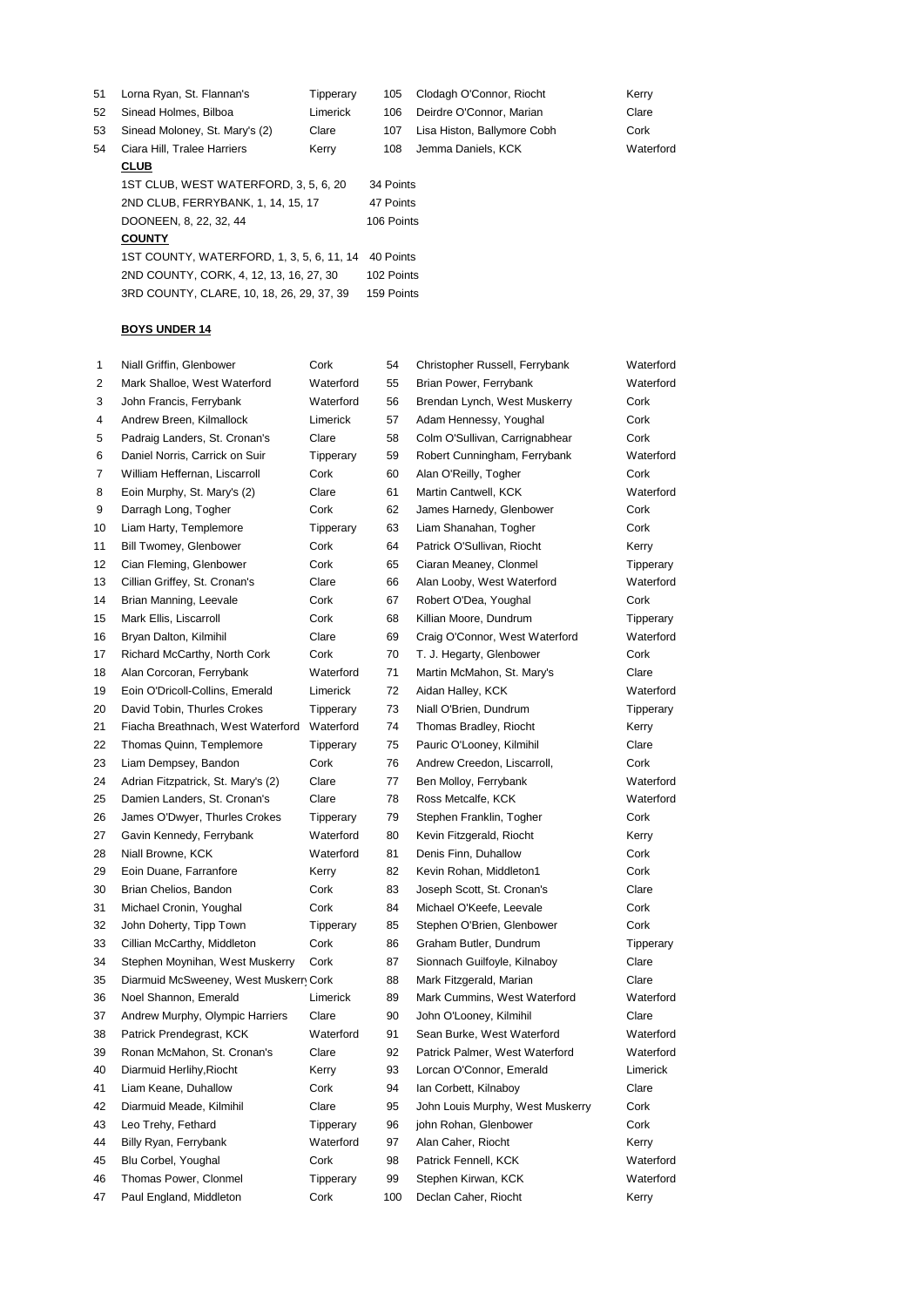| 48 | Sean Browne, KCK                      | Waterford | 101       | Sean Broderick, Middleton          | Cork      |
|----|---------------------------------------|-----------|-----------|------------------------------------|-----------|
| 49 | Colm Murphy, Iveragh                  | Kerry     | 102       | <b>Billy Kilmartin, Liscarroll</b> | Cork      |
| 50 | Jeremy Kelleher, Gneeveguilla         | Kerry     | 103       | George Cummins, West Waterford     | Waterford |
| 51 | James O'Brien, Emerald                | Limerick  | 104       | Daniel O'Brien, Dundrum            | Tipperary |
| 52 | John Kidney, Togher                   | Cork      | 105       | Brian O'Connor, Kilnaboy           | Clare     |
| 53 | Ciaran Donnelly, Ferrybank            | Waterford |           |                                    |           |
|    | <b>CLUB</b>                           |           |           |                                    |           |
|    | 1ST CLUB, St. CRONAN'S, 5, 13, 25, 39 |           | 82 Points |                                    |           |
|    | 2ND CLUB, GLENBOWER, 1, 11, 12, 62    |           | 86 Points |                                    |           |

3RD CLUB, FERRYBANK, 3, 18, 27, 44 92 Points

1ST COUNTY, CORK, 1, 7, 9, 11, 12, 14 54 Points 2ND COUNTY, CLARE, 5, 8, 13, 16, 24, 25 91 Points 3RD COUNTY, WATERFORD, 2, 3, 18, 21, 27, 2899 Points

# **GIRLS UNDER 16**

**COUNTY**

| 1              | Sally McCarthy, Grange Fermoy          | Cork             | 28        | Lucy Fitzgerald, Riverstick Kinsale | Cork      |  |
|----------------|----------------------------------------|------------------|-----------|-------------------------------------|-----------|--|
| 2              | Michelle Twohig, Duhallow              | Cork             | 29        | Amanda Perrill, Marian              | Clare     |  |
| 3              | Holly Deegan, Ferrybank                | Waterford        | 30        | Emily White, Ballincollig           | Cork      |  |
| 4              | Karen English, Ferrybank               | Waterford        | 31        | Eimear Greene, St. Mary's (2)       | Clare     |  |
| 5              | Michelle Finn, Duhallow                | Cork             | 32        | Lisa Marrinan, St. Mary's (2)       | Clare     |  |
| 6              | Grainne Quinn, Ferrybank               | Waterford        | 33        | Edel Fitzpatrick, St. Mary's (2)    | Clare     |  |
| $\overline{7}$ | Aisling Holmes, Bilboa                 | Limerick         | 34        | Denise Connolly, Tipp Town          | Tipperary |  |
| 8              | Mary O'Connor, Ferrybank               | Waterford        | 35        | Siobhan Barrett, Gneeveguilla       | Kerry     |  |
| 9              | Ellen Solan, St. Cronan's              | Clare            | 36        | Coral Finn, Duhallow                | Cork      |  |
| 10             | Rebecca Briscoe, Carrick on Suir       | Tipperary        | 37        | Fiona McMahon, St. Mary's (2)       | Clare     |  |
| 11             | Claire Hackett, Moycarkey Coolcroe     | Tipperary        | 38        | Breeda Lane, Riocht                 | Kerry     |  |
| 12             | Deirdre Duff, West Waterford           | Waterford        | 39        | Emma O'Neill, Glenbower             | Cork      |  |
| 13             | Orla Healy, Moycarkey Coolcroe         | Tipperary        | 40        | Sinead Tangney, Spa Muckross        | Kerry     |  |
| 14             | Jennifer Maher, Waterford A.C.         | Waterford        | 41        | Amber Ezcurra, Tralee Harriers      | Kerry     |  |
| 15             | Siobhan Lee, St. Cronan's              | Clare            | 42        | Jacqueline Lenihan, Riocht          | Kerry     |  |
| 16             | Sharon Rynne, Marian                   | Clare            | 43        | Claire Kelleher, Gneevequilla       | Kerry     |  |
| 17             | Miriam Cashman, Liscarroll             | Cork             | 44        | Eibhlin Butler, Moyne               | Tipperary |  |
| 18             | Lorraine McCarthy, West Waterford      | Waterford        | 45        | Lisa Quinlan, Moyne                 | Tipperary |  |
| 19             | Sarah Loughnane, St. Cronan's          | Clare            | 46        | Mary O'Brien, Youghal               | Cork      |  |
| 20             | Marie Ryan, Moyne                      | <b>Tipperary</b> | 47        | Jane Seward, St. Cronan's           | Clare     |  |
| 21             | Aoife McCornack, KCK                   | Waterford        | 48        | Aisling Maher, Moyne                | Tipperary |  |
| 22             | Sarah Gayer, Liscarroll                | Cork             | 49        | Jennifer Cummins, Moyne             | Tipperary |  |
| 23             | Tara Quinn, Ferrybank                  | Waterford        | 50        | Aisling McNamara, St. Cronan's      | Clare     |  |
| 24             | Siobh Heffernan, Liscarroll            | Cork             | 51        | Colleen Hayes, West Waterford       | Waterford |  |
| 25             | Marian Shine, Riocht                   | Kerry            | 52        | Rachel Walsh, KCK                   | Waterford |  |
| 26             | Sarah Daly, Ind                        | Clare            | 53        | Sarah Ellis, Liscarroll             | Cork      |  |
| 27             | Michelle Aherne, Glenbower             | Cork             | 54        | Alice Fennell, West Waterford       | Waterford |  |
|                | <b>CLUB</b>                            |                  |           |                                     |           |  |
|                | 1ST CLUB, FERRYBANK, 3, 4, 6, 8        |                  | 21 Points |                                     |           |  |
|                | 2ND CLUB, St. CRONAN'S, 9, 15., 19, 47 |                  | 90 Points |                                     |           |  |

3RD CLUB, LISCARROLL, 17, 22, 24, 53 116 Points **COUNTY** 1ST COUNTY, WATERFORD, 3, 4, 6, 8, 12, 14 47 Points 2ND COUNTY, CORK , 1, 2, 5, 17, 22, 24 71 Points 3RD COUNTY, CLARE, 9, 15, 16, 19, 26, 28 113 Points

#### **BOYS UNDER 16**

| -1             | Ciaran O'Lionard, Leevale                 | Cork      | 42 | Eric Cotter, Togher                | Cork     |
|----------------|-------------------------------------------|-----------|----|------------------------------------|----------|
| 2              | David McCarthy, West Waterford            | Waterford | 43 | Cian Browne, , Emerald             | Limerick |
| 3              | Brian Markham, Ennis Track                | Clare     | 44 | Ciaran O'Driscoll-Collins, Emerald | Limerick |
| $\overline{4}$ | Michael Maher, Ennis Track                | Clare     | 45 | Ronan Duggan, Bandon               | Cork     |
| 5              | Shane Cotter, Glenbower                   | Cork      | 46 | Michael Hurley, Bandon             | Cork     |
| 6              | Ferdia O'Haodha, West Waterford           | Waterford | 47 | Daniel Hand, Kilmallock            | Limerick |
| $\overline{7}$ | John Niall O'Donoghue, Gneeveguilla Kerry |           | 48 | Patrick Hartnett, Bandon           | Cork     |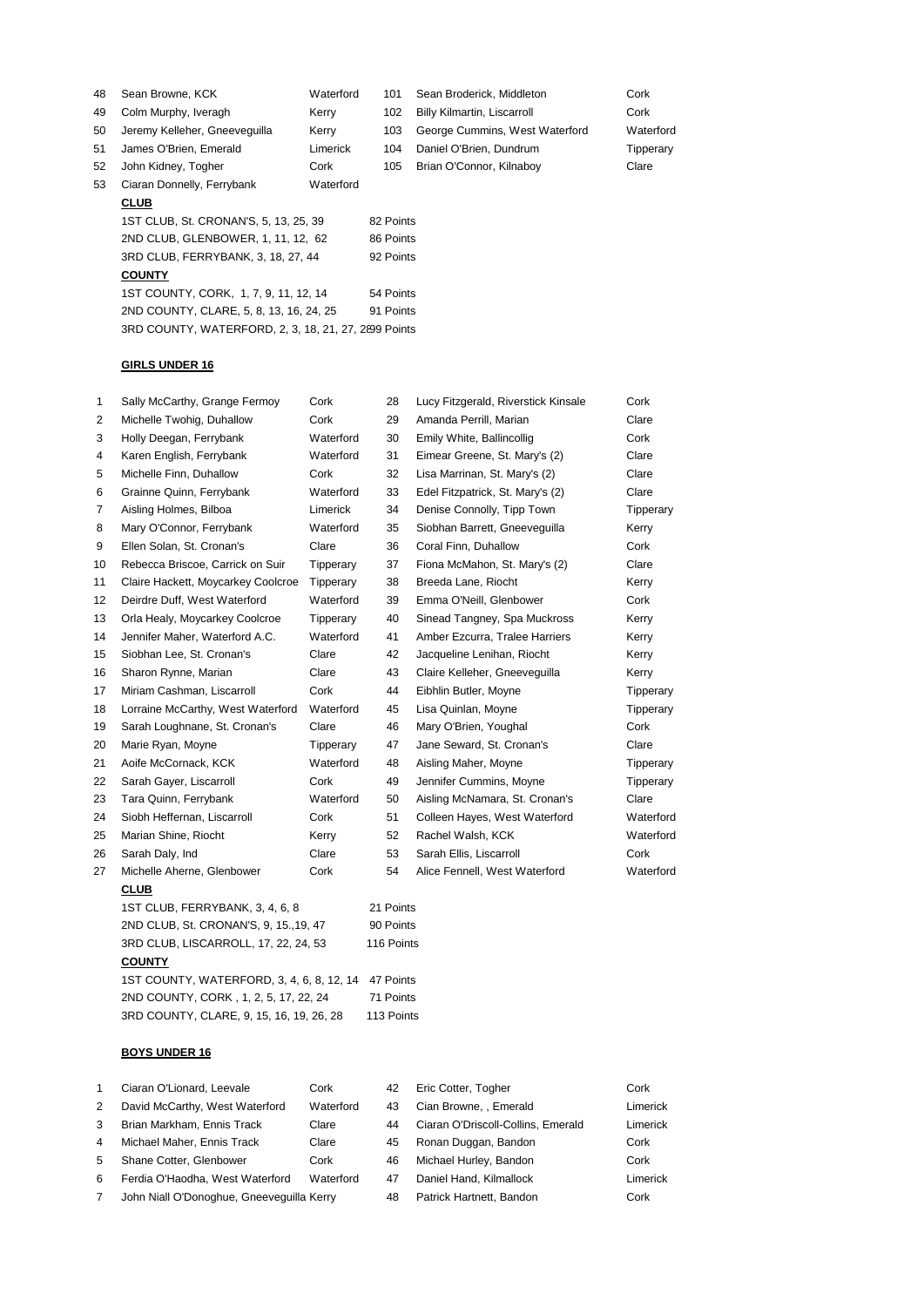| 8  | Brendan O'Sullivan, Riocht                 | Kerry     | 49 | Glyn Keaney, Emerald                   | Limerick  |
|----|--------------------------------------------|-----------|----|----------------------------------------|-----------|
| 9  | Oisin Roantree, Carrick on Suir            | Tipperary | 50 | Andrew Sheehan, Youghal                | Cork      |
| 10 | Joe Fitzgerald, Glenbower                  | Cork      | 51 | Ivor White, St. Cronan's               | Clare     |
| 11 | John Harty, KCK                            | Waterford | 52 | Jonathan McCarthy, Thurles Crokes      | Tipperary |
| 12 | Ciaran Ryan, Emerald                       | Limerick  | 53 | Mark Donnellan, Kilmihil               | Clare     |
| 13 | Kevin Cooper, Ferrybank                    | Waterford | 54 | James Flanagan, Youghal                | Cork      |
| 14 | Shane Ryan, St. John's                     | Clare     | 55 | Eoin Ryan, Emerald                     | Limerick  |
| 15 | Thomas Donnellan, Kilmihil                 | Clare     | 56 | Denis Harper, Glenbower                | Cork      |
| 16 | Mark Fitzgerald, Youghal                   | Cork      | 57 | Daniel Fraugher, Clonmel               | Tipperary |
| 17 | Diarmuid O'Foghlu, West Waterford          | Waterford | 58 | Damien Donnellan, Kilmurry Ibr/N.Clare | Clare     |
| 18 | Shane Coffey, Ballymore Cobh               | Cork      | 59 | John Morrissey, Ferrybank              | Waterford |
| 19 | Ben Daly, Gneeveguilla                     | Kerry     | 60 | Kevin Hassett, Togher                  | Cork      |
| 20 | Robert Mulcahy, Tralee Harriers            | Kerry     | 61 | Diarmuid Shiel, Youghal                | Cork      |
| 21 | Donal Howley, Kilmurry Ibri/N. Clare       | Clare     | 62 |                                        |           |
| 22 | Conor McGrath, KCK                         | Waterford | 63 | Graham Power, Ferrybank                | Waterford |
| 23 | Paul Murphy, Dooneen                       | Limerick  | 64 | Thomas Gerrard, Kilmurry Ibr/N. Clare  | Clare     |
| 24 | Brian Lawton, Glenbower                    | Cork      | 65 | Cillian Boyd, Ennis Track              | Clare     |
| 25 | Conor Dineen, Gneeveguilla                 | Kerry     | 66 | Adam Mounsey, Borrisokane              | Tipperary |
| 26 | Kevin Harty, KCK                           | Waterford | 67 | Cillian Duggan, St. Cronan's           | Clare     |
| 27 | Michael O'Sullivan, Gneevequilla           | Kerry     | 68 | Sean McMahon, St. Cronan's             | Clare     |
| 28 | John Collins, Leevale                      | Cork      | 69 | Philip O'Neill, Glenbower              | Cork      |
| 29 | John Hurley, Bandon                        | Cork      | 70 | Owen Lynch, KCK                        | Waterford |
| 30 | Dean Flanagan, Kilmurry Ibr/N. Clare Clare |           | 71 | Diarmuid Collins, Riocht               | Kerry     |
| 31 | Alan Marrinan, St. Mary's (2)              | Clare     | 72 | Paul Caher, Riocht                     | Kerry     |
| 32 | Oliver Lynch, West Muskerry                | Cork      | 73 | Brian Shannon, Emerald                 | Limerick  |
| 33 | Brian Miller, St. Cronan's                 | Clare     | 74 | David Mackey, Kilmurry Ibr./N.Clare    | Clare     |
| 34 | Ignatius Dineen, Gneeveguilla              | Kerry     | 75 | Caimin Griffey, St. Cronan's           | Clare     |
| 35 | Gavin Power, Ferrybank                     | Waterford | 76 | Thomas Hayes, Moycarkey, Coolcroe      |           |
| 36 | Andrew Walsh, Glenbower                    | Cork      | 77 | Cian O'Connor, Riocht                  | Kerry     |
| 37 | Brendan Walsh, West Waterford              | Waterford | 78 | Sean Kiley, Riocht                     | Kerry     |
| 38 | James Ryan, Dundrum                        | Tipperary | 79 | Shane Coffey, Gneeveguilla             | Kerry     |
| 39 | Denis Melcalfe, Leevale                    | Cork      | 80 | Omar Mahmud, Ennis Track               | Clare     |
| 40 | Chris Keehan, Ferrybank                    | Waterford | 81 | Denis McCarthy, Gneeveguilla           | Kerry     |
| 41 | Ray Flanagan, Youghal                      | Cork      | 82 | John McSharry, Borrisokane             | Tipperary |

# **CLUB**

| 1ST CLUB, WEST WATERFORD, 2, 6, 17, 37               | 62 Points |
|------------------------------------------------------|-----------|
| 2ND CLUB. GLENBOWER, 5, 10, 24.36                    | 75 Points |
| 3RD CLUB, GNEEVEGUILLA, 7, 19, 25, 27                | 78 Points |
| <b>COUNTY</b>                                        |           |
| 1ST COUNTY, WATERFORD, 2, 6, 11, 13, 17, 2271 Points |           |
| 2ND COUNTY, CORK, 1.5, 10, 16, 18, 24                | 74 Points |
| 3RD COUNTY, CLARE, 3, 4, 15, 16, 21, 30              | 89 Points |

| $\mathbf{1}$   | Maria Halley, Ferrybank                     | Waterford | 20 | Sarah Flavin, KCK                     | Waterford |
|----------------|---------------------------------------------|-----------|----|---------------------------------------|-----------|
| 2              | Joyce Curtin, Glenbower                     | Cork      | 21 | Margaret McCarthy, BIAC               | Cork      |
| 3              | Aoife Cooke, Youghal                        | Cork      | 22 | Oonagh Crotty, Carrignabhear          | Cork      |
| 4              | Louise Finn, Belgooly                       | Cork      | 23 | Dympna O'Dwyer, Kilmurry Ibr. N.Clare | Clare     |
| 5              | Natalie McSweeney, Gneeveguilla             | Kerry     | 24 | Catriona de Paor, Youghal             | Cork      |
| 6              | Sarah O'Shea, Youghal                       | Cork      | 25 | Sinead Crotty, West Waterford         | Waterford |
| $\overline{7}$ | Lisa Healy, Moycarkey Coolcroe              | Tipperary | 26 | Grainne Wade, Thurles Crokes          | Tipperary |
| 8              | Ciara Walsh, Glenbower                      | Cork      | 27 | Niamh Moloney, West Waterford         | Waterford |
| 9              | Jenny Hickey, Iveragh                       | Kerry     | 28 | Sinead Connolly, Tipp Town            | Tipperary |
| 10             | Caroline Marrinan, St. Mary's (2)           | Clare     | 29 | Noreen Mackey, Kilmurry Ibr./N.Clare  | Clare     |
| 11             | Sabrina Carey, Thurles Crokes               | Tipperary | 30 | Elaine Fitzpatrick, St. Cronan's      | Clare     |
| 12             | Aoife McCarthy, North Cork                  | Cork      | 31 | Melody Milbrandt, Marian              | Clare     |
| 13             | Rose Twohig, Duhallow                       | Cork      | 32 | Andrea Browne, Riocht                 | Kerry     |
| 14             | Ellen Fitzgerald, Farranfore                | Kerry     | 33 | Teresa Sexton, Kilmurry Ibr.N/Clare   | Clare     |
| 15             | Bernadette McGuire, Kilmurry Ibr./N.C Clare |           | 34 | Jennie Mulcahy, West Waterford        | Waterford |
| 16             | Christina Broderick, Belgooley              | Cork      | 35 | Kim Coates, West Waterfordg           | Waterford |